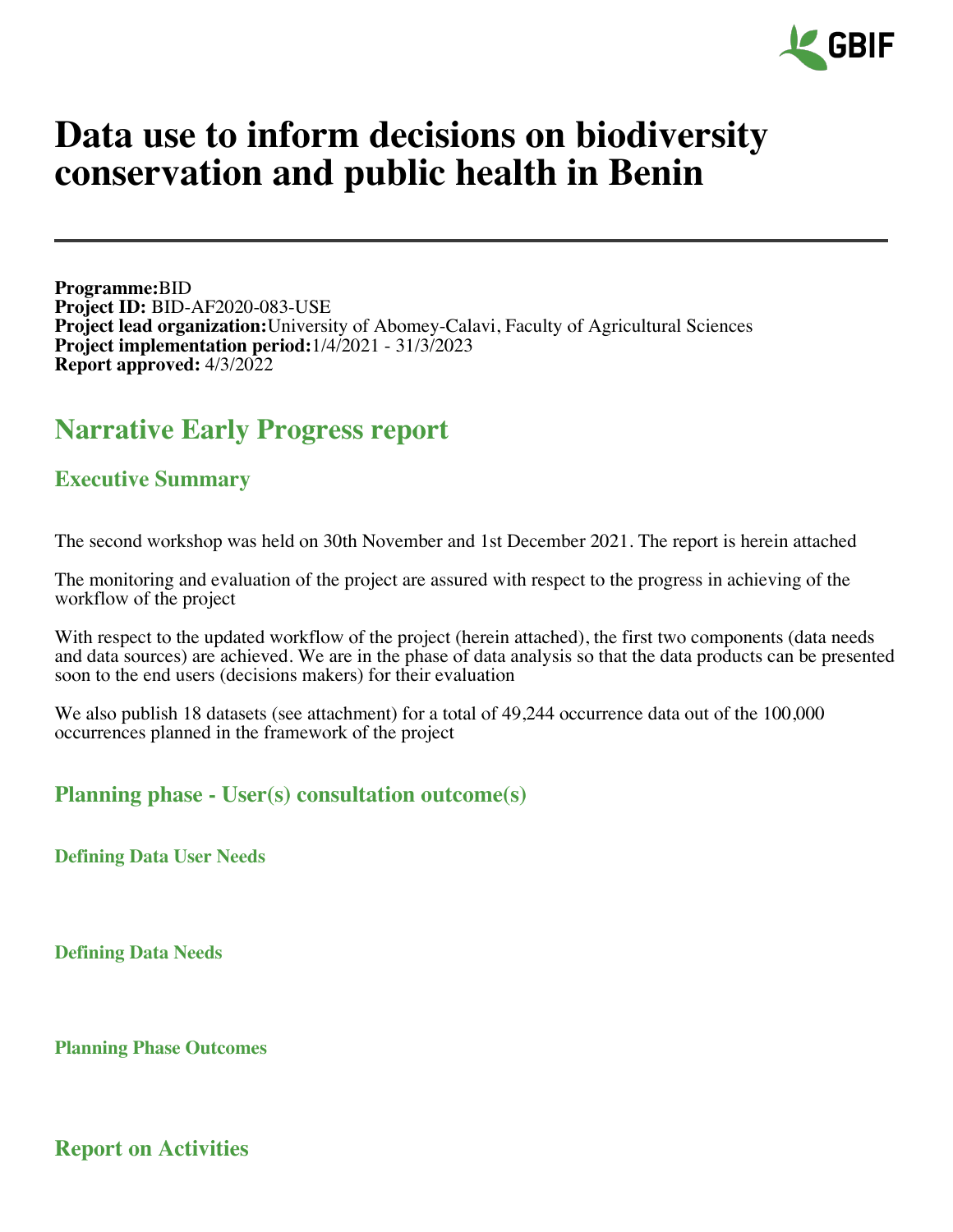According to the initial planning presented in the project document and the updated workflow, we are regularly progressing towards the achievement of the activities of the project

#### Progress on activities

## **Activity: Activity 1.4: Assess available data and potential biodiversity data holdings**

**Description:** After the meetings we held to identify research products needs to support decisions and, related data needs, students received their research topics. Under the instructions of their respective supervisors, they downloaded data on GBIF portal and complemented them with additional data from data holdings. Yet, they are treating and analyzing their data so as to provide data products to inform decisions. This will be achieved through their theses defenses and presentations of the research results to end users for their appreciation and evaluation

**Start Date - End Date:** 1/7/2021 - 31/3/2023

**Verification Sources:** Activity still in progress, at completion, reports on the research results obtained

## **Activity: Activity 2.1: Digitize and publish cleaned up data from data holdings and other sources**

**Description:** With respect to the plan of the project, we published 18 datasets of a total of 49,244 occurrence data. We are still in progress **Start Date - End Date:** 1/9/2021 - 31/3/2023 **Verification Sources:** The dois of the datasets published are presented above

## **Activity: Activity 2.3: Organize 3 workshops to train stakeholders in data mobilization and data management**

**Description:** On 30 November and 1st December 2021, we held a workshop to train stakeholders in data mobilization and data cleaning. The report is herein attached **Start Date - End Date:** 1/6/2021 - 31/10/2022 **Verification Sources:** Report of the workshop

## **Report on Deliverables**

#### Deliverables progress summary

Eighteen occurrence datasets have been published of GBIF site for a total of 49,244 occurrences data

On 30th November and 1st December 2021, we held a workshop to train national partners in data mobilization, data cleaning, data publishing, and data use. Please, see the report herein attached

Progress towards deliverables

## **Deliverables - Project planning phase**

#### **Available data and potential biodiversity data holdings are clearly identified and reported**

**Description:** From the research topics designed to provide research products to inform decisions, GBIF data were downloaded, the gap of data was identified, and the data holdings where to collect data to fill the gaps were identified. Data collections are achieved for the first cohort of research works.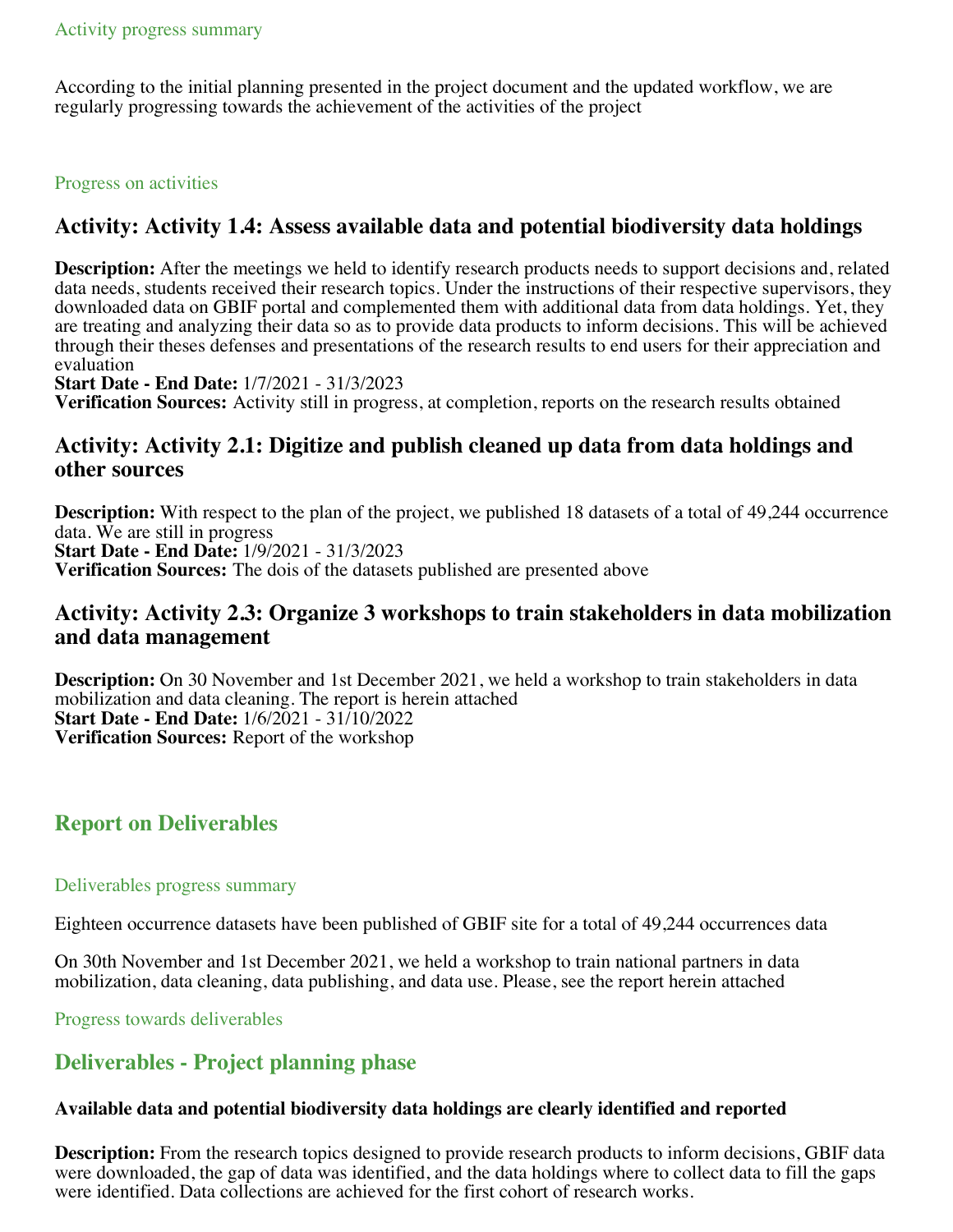**% complete:** 70% **Status update:** The research products will be presented to end-users when the students and their supervisors achieve data treatments and analysis. The products will be evaluated for their fitness for use by end-users. From their feedback, the second cohort of students will be attributed research topics to fill possible research products gaps

**Sources of verification:** Report herein attached

## **Deliverables - Project data mobilization phase**

#### **Reforestation forest plant species of Benin**

**Dataset type:** Occurrences **Dataset scope:** Various forest and agroforest species of Benin **Number of records:** 24,062 **Data holder:** Direction Générale, des Eaux, Forêts et Chasse, Laboratory of Forest Sciences, Laboratory of Applied Ecology, **Data host institution:** GBIF **% complete:** 80% **Status update:** It remains about 6,000 data to be published **DOI:** https://doi.org/10.15468/bra4ur; https://doi.org/10.15468/cxxgt3; https://doi.org/10.15468/cncdns; https://doi.org/10.15468/khhx6g; https://doi.org/10.15468/qdkw92; https://doi.org/10.15468/erbswh; https://doi.org/10.15468/ne6cqc; https://doi.org/10.15468 **Expected date of publication:**

#### **Occurrence data of vectors of neglected vector-borne tropical diseases**

**Dataset type:** Occurrences **Dataset scope:** Occurrences of neglected tropical disease vectors identified during medical consultations at Mènontin Hospital **Number of records:** 6,488 **Data holder:** Hôpital Menontin **Data host institution:** GBIF **% complete:** 13% **Status update:** Need of more effort to publish about 37,000 occurrence records **DOI:** https://doi.org/10.15468/7kymun; https://doi.org/10.15468/d2q8f6; https://doi.org/10.15468/npau6r **Expected date of publication:**

#### **Checklist of animal species from the fauna reserves of Benin**

**Dataset type:** Occurrences **Dataset scope:** Census of avian richness of the W Parc of Benin **Number of records:** 18,694 **Data holder:** Centre National de Gestion des Réserves de Faune (CENAGREF) **Data host institution:** GBIF **% complete:** 93% **Status update:** On the deliverables of the animal occurrence data, we still have about 2000 occurrence records to be published **DOI:** https://doi.org/10.15468/4wtpbd; https://doi.org/10.15468/hkdk5y; https://doi.org/10.15468/ta8b3w; https://doi.org/10.15468/4wdnkc **Expected date of publication:**

## **Deliverables - Project evaluation phase**

**Project partners are capacitated in data digitization, data formatting, data cleaning, and data publishing**